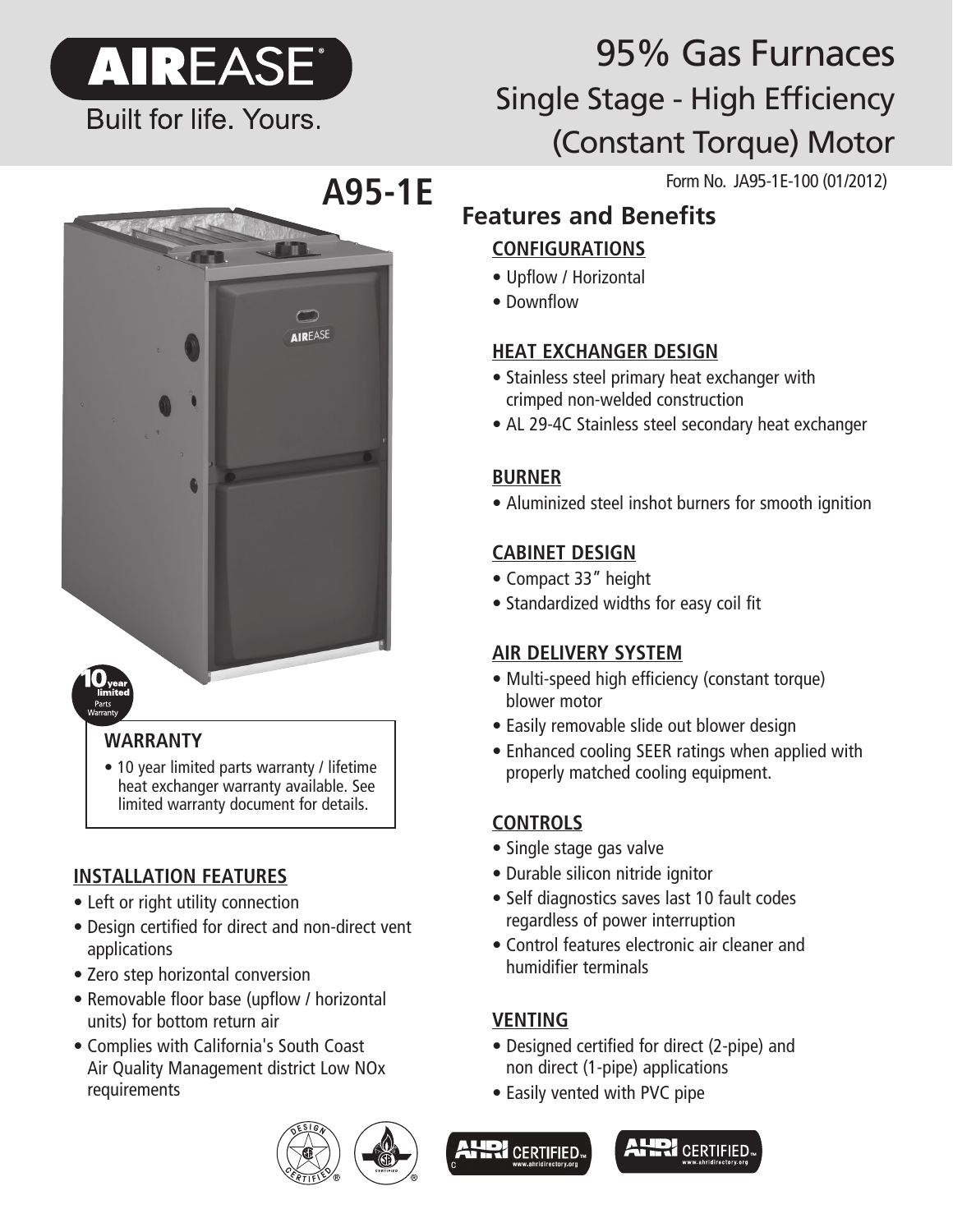#### Model Number Guide



## Physical and Electrical Data

|                     | Model          | Input<br>(Btuh) | Output<br>(Btuh) | <b>AFUE</b><br>(ICS) | Nom.<br>Cooling<br>Capacity | Gas<br>Inlet<br>(in.) | Volts/<br>Hz/<br>Phase | Max.<br>Time<br>Delay<br><b>Breaker</b><br>or Fuse | <b>Nominal</b><br>F.L.A. | Trans.<br>(V.A.) | Approx.<br>Shipping<br>Weight<br>(lbs.) |
|---------------------|----------------|-----------------|------------------|----------------------|-----------------------------|-----------------------|------------------------|----------------------------------------------------|--------------------------|------------------|-----------------------------------------|
| Upflow / Horizontal | A95UH1E045B12S | 44,000          | 42,000           | 95.0%                | $1 - 1/2 - 3$               | 1/2                   | $120 - 60 - 1$         | 15                                                 | 6.8                      | 40               | 129                                     |
|                     | A95UH1E070B12S | 66,000          | 64,000           | 95.0%                | $1 - 1/2 - 3$               | 1/2                   | $120 - 60 - 1$         | 15                                                 | 6.8                      | 40               | 136                                     |
|                     | A95UH1E090C16S | 88,000          | 85,000           | 95.0%                | $2 - 1/2 - 4$               | 1/2                   | $120 - 60 - 1$         | 15                                                 | 8.4                      | 40               | 160                                     |
|                     | A95UH1E110C20S | 110,000         | 106,000          | 95.0%                | $3 - 5$                     | 1/2                   | $120 - 60 - 1$         | 15                                                 | 10.9                     | 40               | 170                                     |
|                     | A95UH1E135D20S | 132,000         | 126,000          | 95.0%                | $3-1/2 - 5$                 | 1/2                   | $120 - 60 - 1$         | 15                                                 | 10.9                     | 40               | 187                                     |
| Downflow            | A95DF1E045B12S | 44,000          | 42,000           | 95.0%                | $1 - 1/2 - 3$               | 1/2                   | $120 - 60 - 1$         | 15                                                 | 6.8                      | 40               | 131                                     |
|                     | A95DF1E070B16S | 66,000          | 64,000           | 95.0%                | $2 - 1/2 - 4$               | 1/2                   | $120 - 60 - 1$         | 15                                                 | 8.4                      | 40               | 146                                     |
|                     | A95DF1E090C16S | 88,000          | 85,000           | 95.0%                | $2 - 1/2 - 4$               | 1/2                   | $120 - 60 - 1$         | 15                                                 | 8.4                      | 40               | 162                                     |
|                     | A95DF1E110C20S | 110,000         | 106,000          | 95.0%                | $3 - 5$                     | 1/2                   | $120 - 60 - 1$         | 15                                                 | 10.9                     | 40               | 174                                     |

Note: For vent length and clearances to combustibles, please reference installation instructions.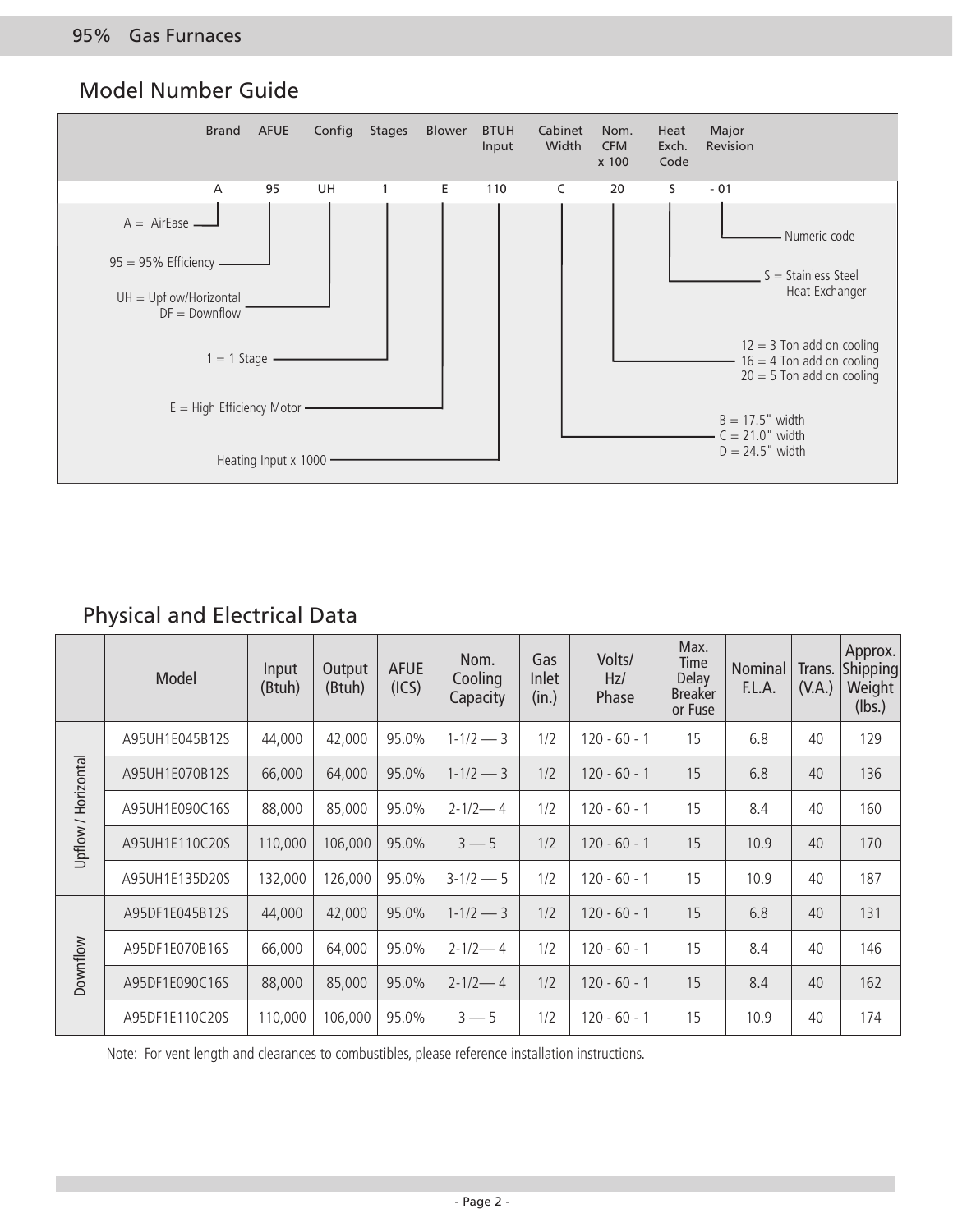## Blower Performance Data

|                     | Model          | Motor<br>Size<br>(hp) | <b>Blower</b><br>Size | Temp                  | <b>Blower</b><br>Speed | CFM @ external static pressure - " w.c. |      |      |                                                                                                                                                                                     |                              |      |      |     |
|---------------------|----------------|-----------------------|-----------------------|-----------------------|------------------------|-----------------------------------------|------|------|-------------------------------------------------------------------------------------------------------------------------------------------------------------------------------------|------------------------------|------|------|-----|
|                     |                |                       |                       | Rise<br>$(F^{\circ})$ |                        | .20                                     | .30  | .40  | .50                                                                                                                                                                                 | .60                          | .70  | .80  |     |
|                     |                |                       |                       |                       | High                   | 1290                                    | 1275 | 1220 | 1215                                                                                                                                                                                | 1190                         | N/A  | N/A  |     |
|                     |                |                       |                       |                       | Med/High               | 1190                                    | 1150 | 1120 | 1090                                                                                                                                                                                | 1060                         | 1015 | 1000 |     |
|                     | A95UH1E045B12S | 1/2                   | $10 \times 8$         | $25 - 55$             | Med                    | 1080                                    | 1045 | 1015 | 980                                                                                                                                                                                 | 950                          | 900  | 870  |     |
|                     |                |                       |                       |                       |                        | Med/Low                                 | 825  | 785  | 735                                                                                                                                                                                 | 705                          | 650  | 620  | 580 |
|                     |                |                       |                       |                       | Low                    | 780                                     | 720  | 690  | 635                                                                                                                                                                                 | 600                          | 555  | 520  |     |
|                     | A95UH1E070B12S |                       |                       |                       | High                   | 1310                                    | 1275 | 1250 | 1215                                                                                                                                                                                | 1200                         | 1145 | N/A  |     |
|                     |                |                       | $10 \times 8$         | $40 - 70$             | Med/High               | 1250                                    | 1205 | 1175 | 1145                                                                                                                                                                                | 1100                         | 1070 | 1035 |     |
|                     |                | 1/2                   |                       |                       | Med                    | 1130                                    | 1100 | 1065 | 1045                                                                                                                                                                                | 995                          | 960  | 925  |     |
|                     |                |                       |                       |                       | Med/Low                | 880                                     | 835  | 795  | 745                                                                                                                                                                                 | 705                          | 670  | 610  |     |
|                     |                |                       |                       |                       | Low                    | 815                                     | 775  | 730  | 670                                                                                                                                                                                 | 640                          | 585  | 550  |     |
|                     |                |                       |                       |                       | High                   | 1660                                    | 1615 | 1590 | 1560                                                                                                                                                                                | 1525                         | 1475 | N/A  |     |
|                     |                |                       | 10 x 10               | $40 - 70$             | Med/High               | 1435                                    | 1390 | 1350 | 1310                                                                                                                                                                                | 1255                         | 1220 | 1170 |     |
| Upflow / Horizontal | A95UH1E090C16S | 3/4                   |                       |                       | Med                    | 1290                                    | 1240 | 1200 | 1155                                                                                                                                                                                | 1105                         | 1065 | 1010 |     |
|                     |                |                       |                       |                       | Med/Low                | 1195                                    | 1140 | 1110 | 1055                                                                                                                                                                                | 1005                         | 960  | 920  |     |
|                     |                |                       |                       |                       | Low                    | 1045                                    | 995  | 945  | 895                                                                                                                                                                                 | 855                          | 805  | 760  |     |
|                     |                |                       |                       |                       | High                   | 2130                                    | 2095 | 2065 |                                                                                                                                                                                     |                              |      | 1930 |     |
|                     | A95UH1E110C20S |                       |                       |                       | Med/High               | 1865                                    | 1835 | 1785 |                                                                                                                                                                                     | 1705<br>1660<br>1525<br>1475 | 1635 |      |     |
|                     |                | $\overline{1}$        | $11 - 1/2 \times 10$  | $40 - 70$             | Med                    | 1670                                    | 1640 | 1600 |                                                                                                                                                                                     |                              |      | 1445 |     |
|                     |                |                       |                       |                       | Med/Low                | 1560                                    | 1525 | 1465 | 2030<br>1995<br>1955<br>1755<br>1560<br>1425<br>1380<br>1350<br>1215<br>1150<br>1100<br>2225<br>2185<br>N/A<br>2035<br>2020<br>1940<br>1845<br>1815<br>1736<br>1605<br>1565<br>1520 |                              | 1300 |      |     |
|                     |                |                       |                       |                       | Low                    | 1345                                    | 1285 | 1250 |                                                                                                                                                                                     |                              |      | 1050 |     |
|                     | A95UH1E135D20S |                       |                       |                       | High                   | 2330                                    | 2295 | 2275 |                                                                                                                                                                                     |                              |      | N/A  |     |
|                     |                |                       |                       |                       | Med/High               | 2180                                    | 2120 | 2075 |                                                                                                                                                                                     |                              |      | 1890 |     |
|                     |                | $\mathbf{1}$          | $11 - 1/2 \times 10$  | $45 - 75$             | Med                    | 1950                                    | 1925 | 1885 |                                                                                                                                                                                     |                              |      | 1715 |     |
|                     |                |                       |                       |                       | Med/Low                | 1745                                    | 1690 | 1640 |                                                                                                                                                                                     |                              |      | 1465 |     |
|                     |                |                       |                       |                       | Low                    | 1535                                    | 1480 | 1445 | 1395                                                                                                                                                                                | 1330                         | 1310 | 1285 |     |
|                     | A95DF1E045B12S |                       | $10 \times 8$         | $25 - 55$             | High                   | 1320                                    | 1285 | 1275 | 1230                                                                                                                                                                                | 1185                         | N/A  | N/A  |     |
|                     |                | 1/2                   |                       |                       | Med/High               | 1215                                    | 1165 | 1150 | 1095                                                                                                                                                                                | 1060                         | 1020 | 980  |     |
|                     |                |                       |                       |                       | Med                    | 1090                                    | 1065 | 1025 | 985                                                                                                                                                                                 | 935                          | 915  | 860  |     |
|                     |                |                       |                       |                       | Med/Low                | 825                                     | 795  | 750  | 705                                                                                                                                                                                 | 655                          | 590  | 555  |     |
|                     |                |                       |                       |                       | Low                    | 785                                     | 735  | 705  | 650                                                                                                                                                                                 | 605                          | 545  | 485  |     |
|                     | A95DF1E070B16S |                       |                       |                       | High                   | 1705                                    | 1665 | 1605 | 1585                                                                                                                                                                                | 1540                         | N/A  | N/A  |     |
|                     |                |                       |                       |                       | Med/High               | 1470                                    | 1430 | 1390 | 1335                                                                                                                                                                                | 1300                         | 1260 | 1220 |     |
| Downflow            |                | 3/4                   | $11 - 1/2 \times 10$  | 25-55                 | Med                    | 1265                                    | 1235 | 1185 | 1155                                                                                                                                                                                | 1100                         | 1050 | 1015 |     |
|                     |                |                       |                       |                       | Med/Low                | 1165                                    | 1120 | 1070 | 1015                                                                                                                                                                                | 970                          | 915  | 865  |     |
|                     |                |                       |                       |                       | Low                    | 895                                     | 835  | 775  |                                                                                                                                                                                     | 690<br>625                   | 570  | 520  |     |
|                     | A95DF1E090C16S |                       |                       |                       | High                   | 1685                                    | 1630 | 1620 | 1570                                                                                                                                                                                | 1540                         | N/A  | N/A  |     |
|                     |                |                       |                       |                       | Med/High               | 1455                                    | 1415 | 1370 | 1335                                                                                                                                                                                | 1295                         | 1260 | 1210 |     |
|                     |                | 3/4                   | 10 x 10               | 40-70                 | Med                    | 1310                                    | 1285 | 1245 | 1185                                                                                                                                                                                | 1145                         | 1110 | 1060 |     |
|                     |                |                       |                       |                       | Med/Low                | 1220                                    | 1165 | 1125 | 1080                                                                                                                                                                                | 1045                         | 990  | 940  |     |
|                     |                |                       |                       |                       | Low                    | 1080                                    | 1035 | 985  | 925                                                                                                                                                                                 | 875                          | 825  | 760  |     |
|                     | A95DF1E110C20S |                       | $11 \times 11$        | 40-70                 | High                   | 2185                                    | 2150 | 2085 | 2060                                                                                                                                                                                | 2005                         | 1970 | 1910 |     |
|                     |                | $\mathbf{1}$          |                       |                       | Med/High               | 1910                                    | 1850 | 1810 | 1765                                                                                                                                                                                | 1700                         | 1665 | 1620 |     |
|                     |                |                       |                       |                       | Med                    | 1720                                    | 1670 | 1605 | 1565                                                                                                                                                                                | 1510                         | 1460 | 1420 |     |
|                     |                |                       |                       |                       | Med/Low                | 1575                                    | 1525 | 1465 | 1420                                                                                                                                                                                | 1370                         | 1325 | 1275 |     |
|                     |                |                       |                       |                       | Low                    | 1360                                    | 1290 | 1255 | 1190                                                                                                                                                                                | 1160                         | 1100 | 1045 |     |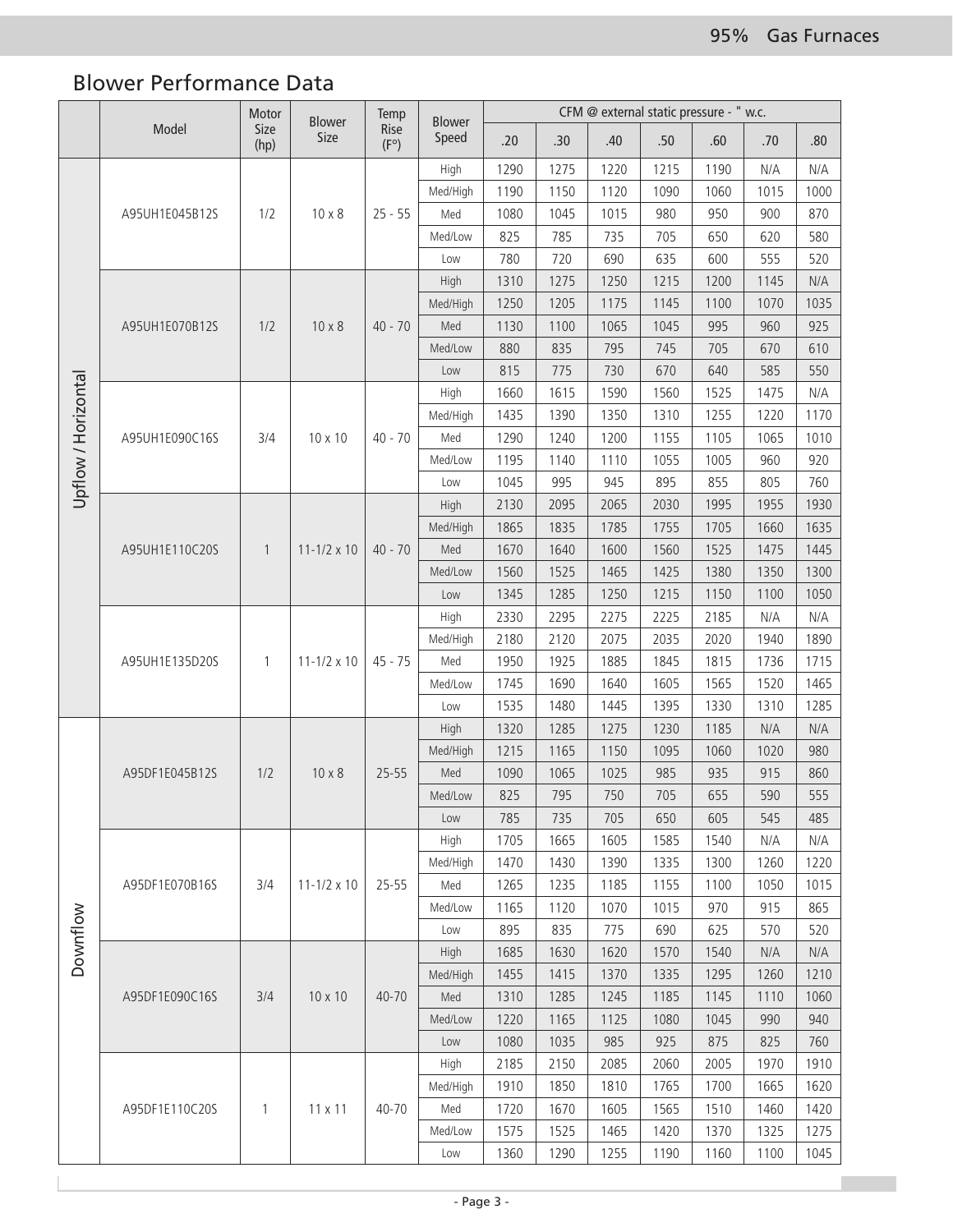## Dimensions (in.)

|                  | Model          | A          | B          | C          | D          |
|------------------|----------------|------------|------------|------------|------------|
| Upflow/Horizonta | A95UH1E045B12S | $17 - 1/2$ | $16 - 3/8$ | 16         | $7 - 5/8$  |
|                  | A95UH1E070B12S | $17 - 1/2$ | $16 - 3/8$ | 16         | $7 - 5/8$  |
|                  | A95UH1E090C16S | 21         | 19-7/8     | $19 - 1/2$ | $9 - 3/8$  |
|                  | A95UH1E110C20S | 21         | $19 - 7/8$ | $19 - 1/2$ | $9 - 3/8$  |
|                  | A95UH1E135D20S | $24 - 1/2$ | $23 - 3/8$ | 23         | $11 - 1/8$ |
| <b>Downflow</b>  | A95DF1E045B12S | $17 - 1/2$ | $16 - 3/8$ | 16         | $15 - 1/2$ |
|                  | A95DF1E070B16S | $17 - 1/2$ | $16 - 3/8$ | 16         | $15 - 1/2$ |
|                  | A95DF1E090C16S | 21         | $19 - 7/8$ | $19 - 1/2$ | 19         |
|                  | A95DF1E110C20S | 21         | $19 - 7/8$ | $19 - 1/2$ | 19         |

Front View

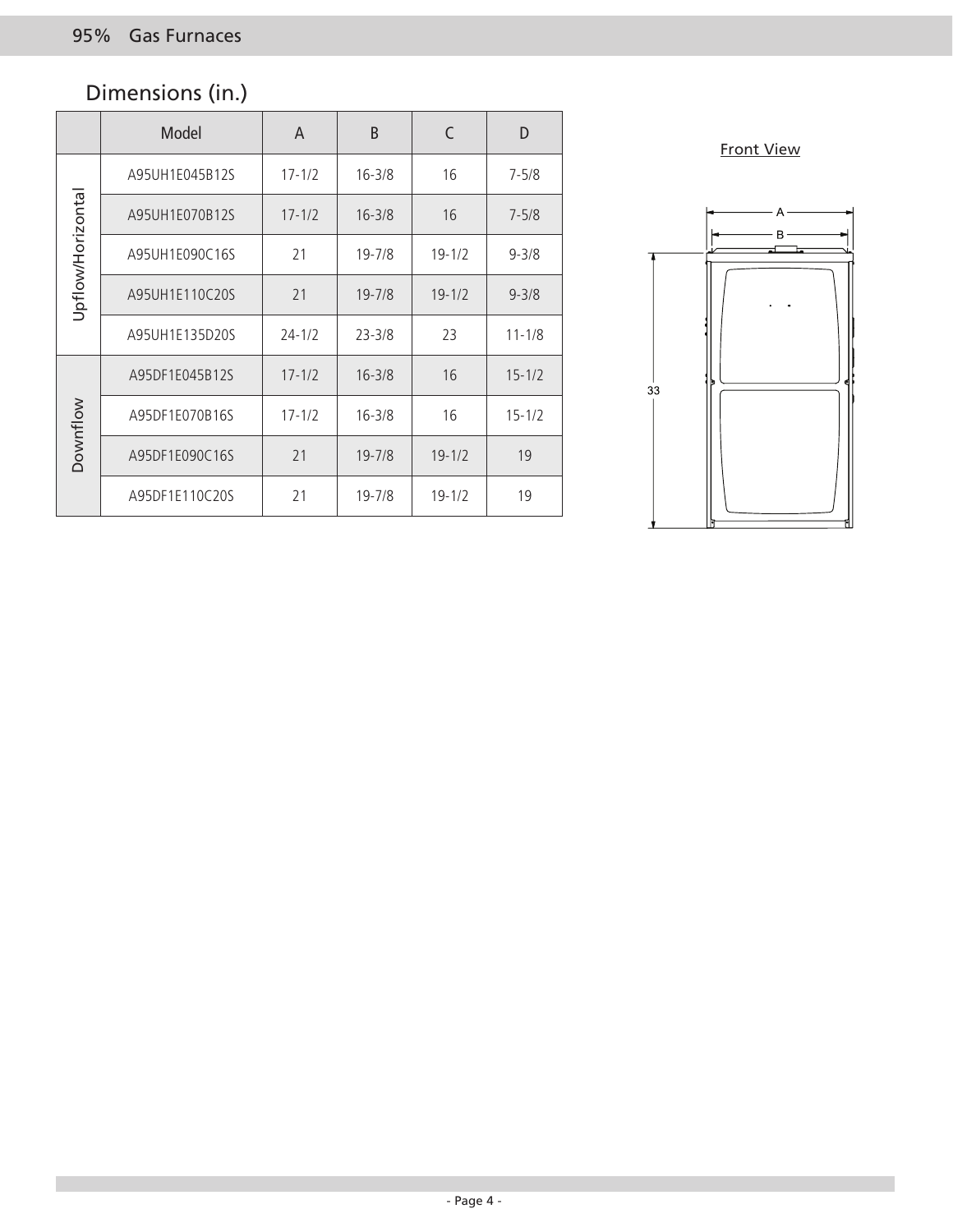## Dimensions (in.)

#### **Upflow / Horizontal**





#### Downflow